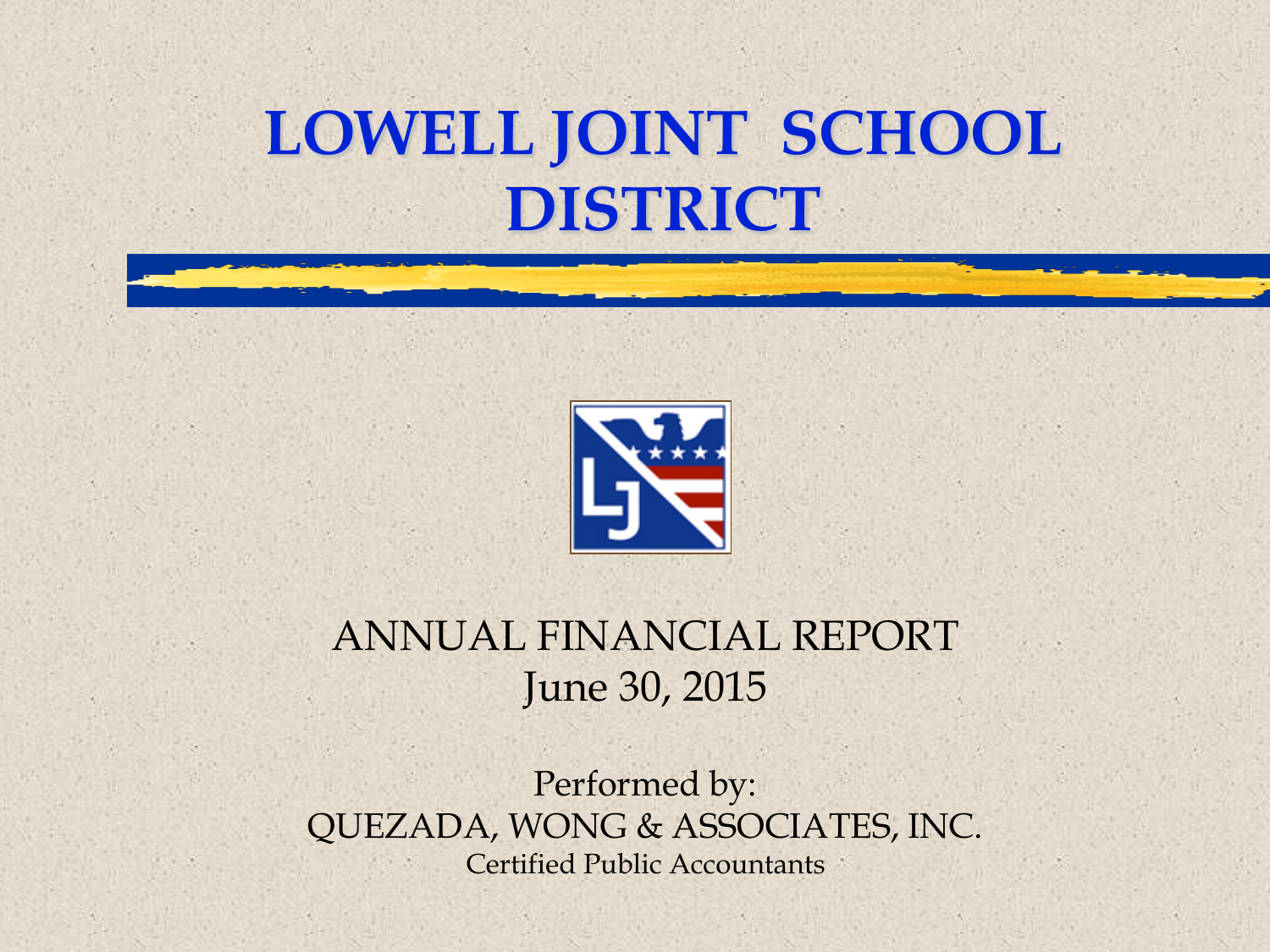#### **Annual Financial Audit Report for the 2014/15 Fiscal Year**

#### **Presented to the Board of Trustees January 11, 2016**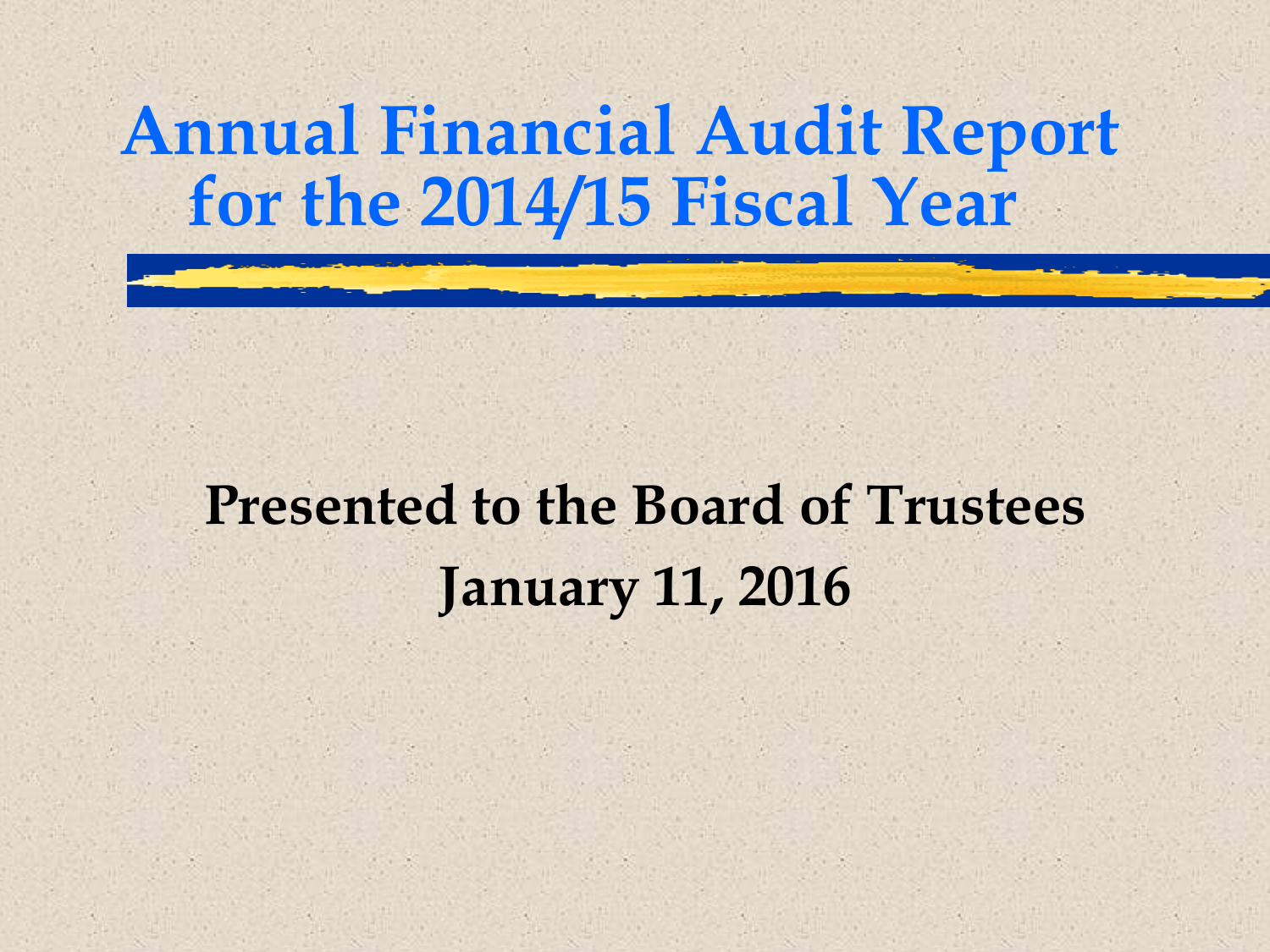## **Why Is An Audit Important?**

 "Independent" review of financial records Informs the Board if the financial statements are reliable

 Alerts Administration to possible internal control weaknesses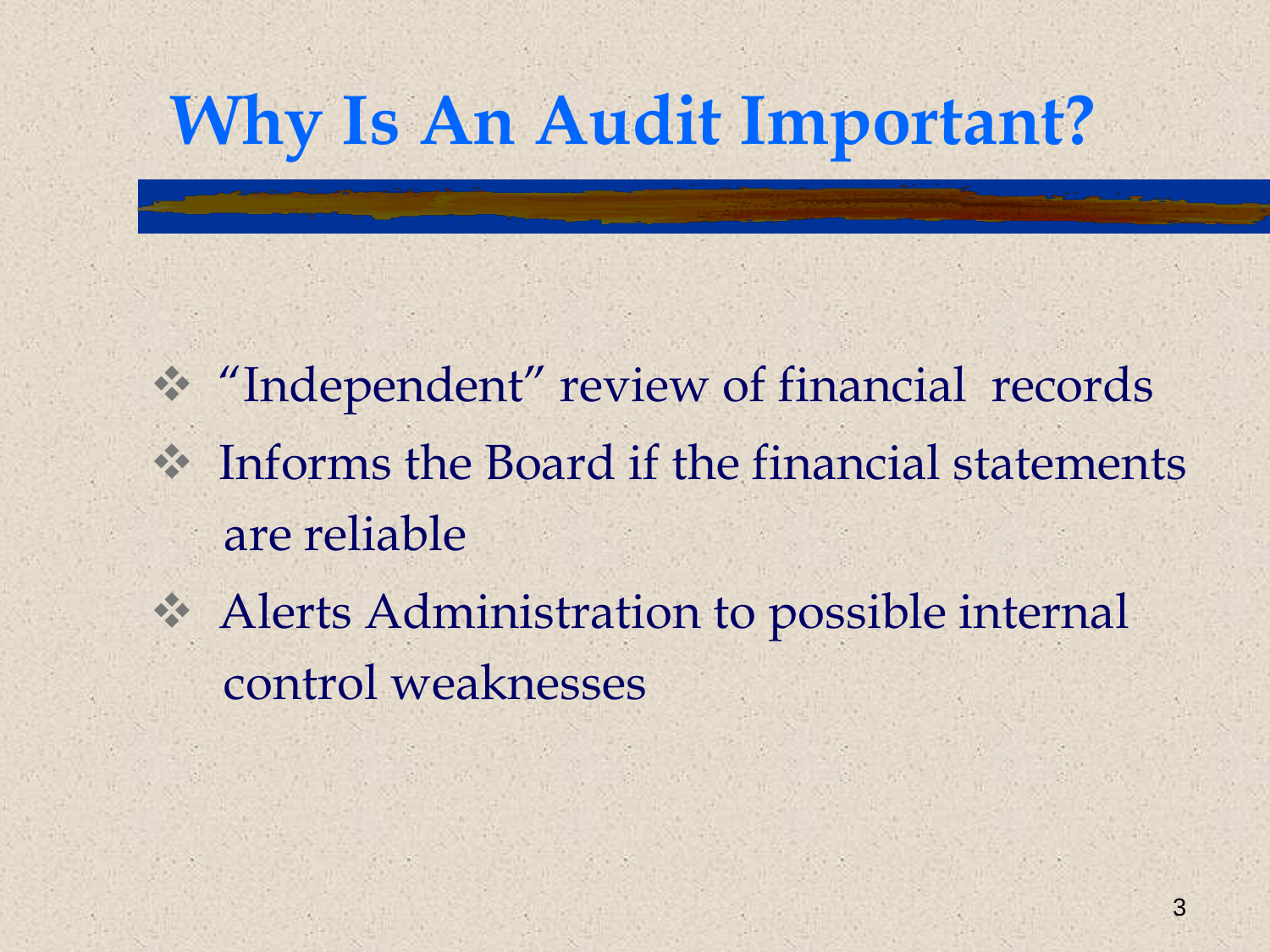### **Phase I Field Testing (Spring 2015)**

El Portal Elementary School Macy Elementary School Rancho-Starbuck Intermediate School

Attendance accounting and procedures ASB accounting and procedures (Rancho-Starbuck only)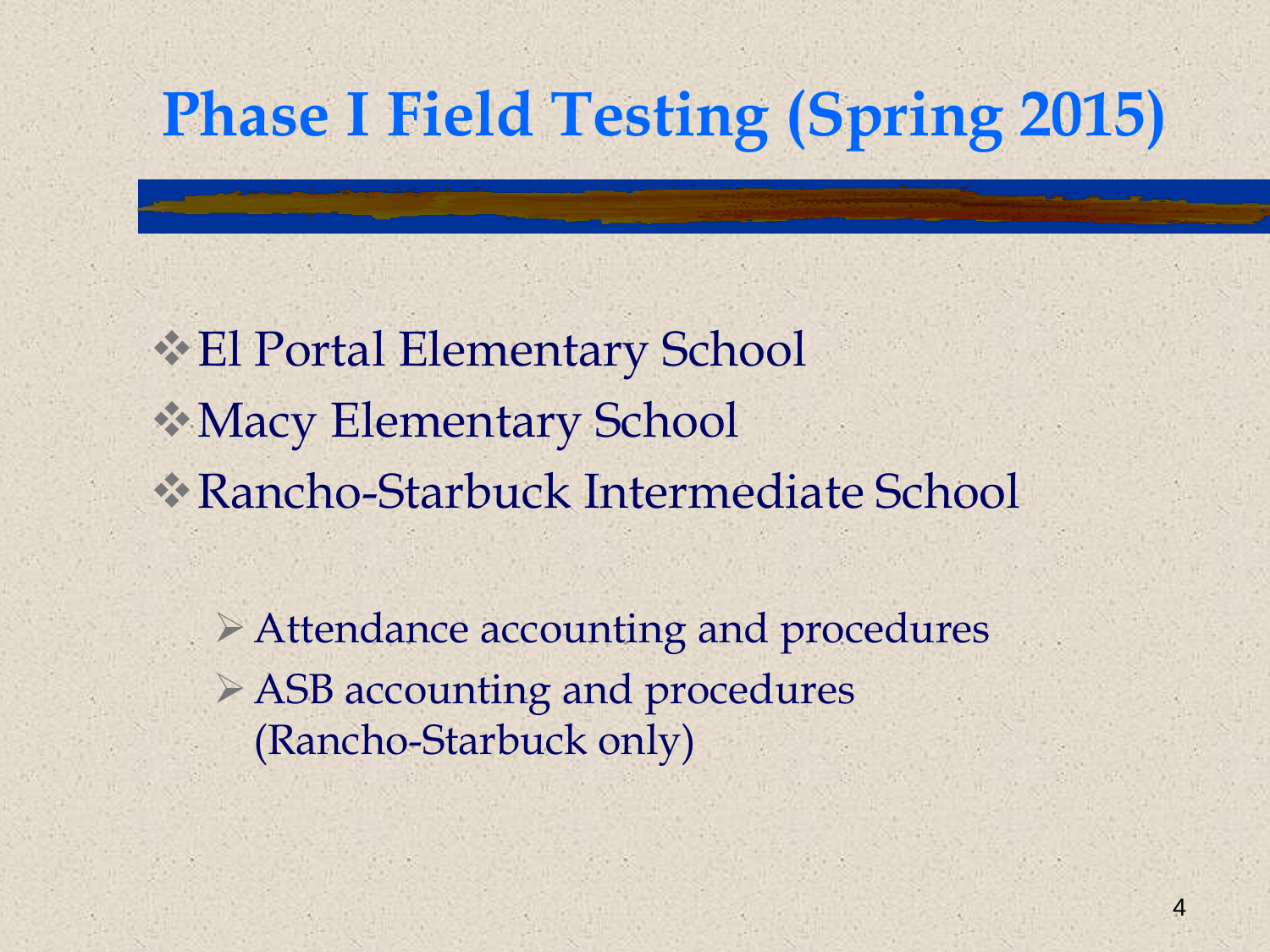#### **Phase II Final Testing (Fall/Winter 2015)**

#### **Explistrict Office**

Internal controls

Compliance with State and Federal laws, regulations, and guidelines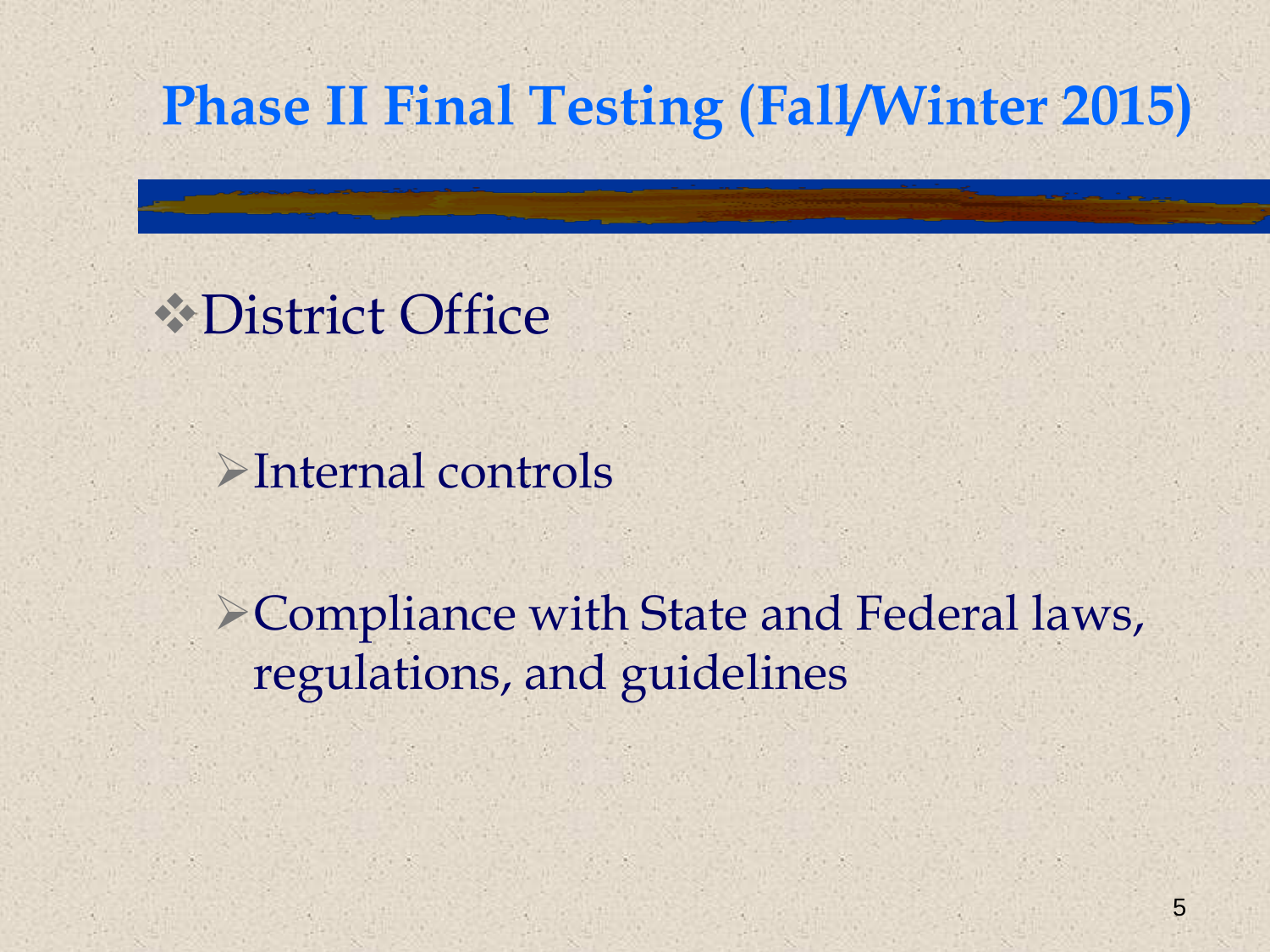### **Auditor's Report on Federal and State Compliance**

- Type of auditor's report issued Complied
- Type of auditor's report issued on compliance for major Federal programs
	- Complied
- Type of auditor's report issued on compliance for major State programs Complied

"In our opinion, the financial statements referred to above present fairly, in all material respects, the respective financial position of the governmental activities, the business-type activities, and the aggregate discretely presented component units, each major fund, and the aggregate remaining fund information..."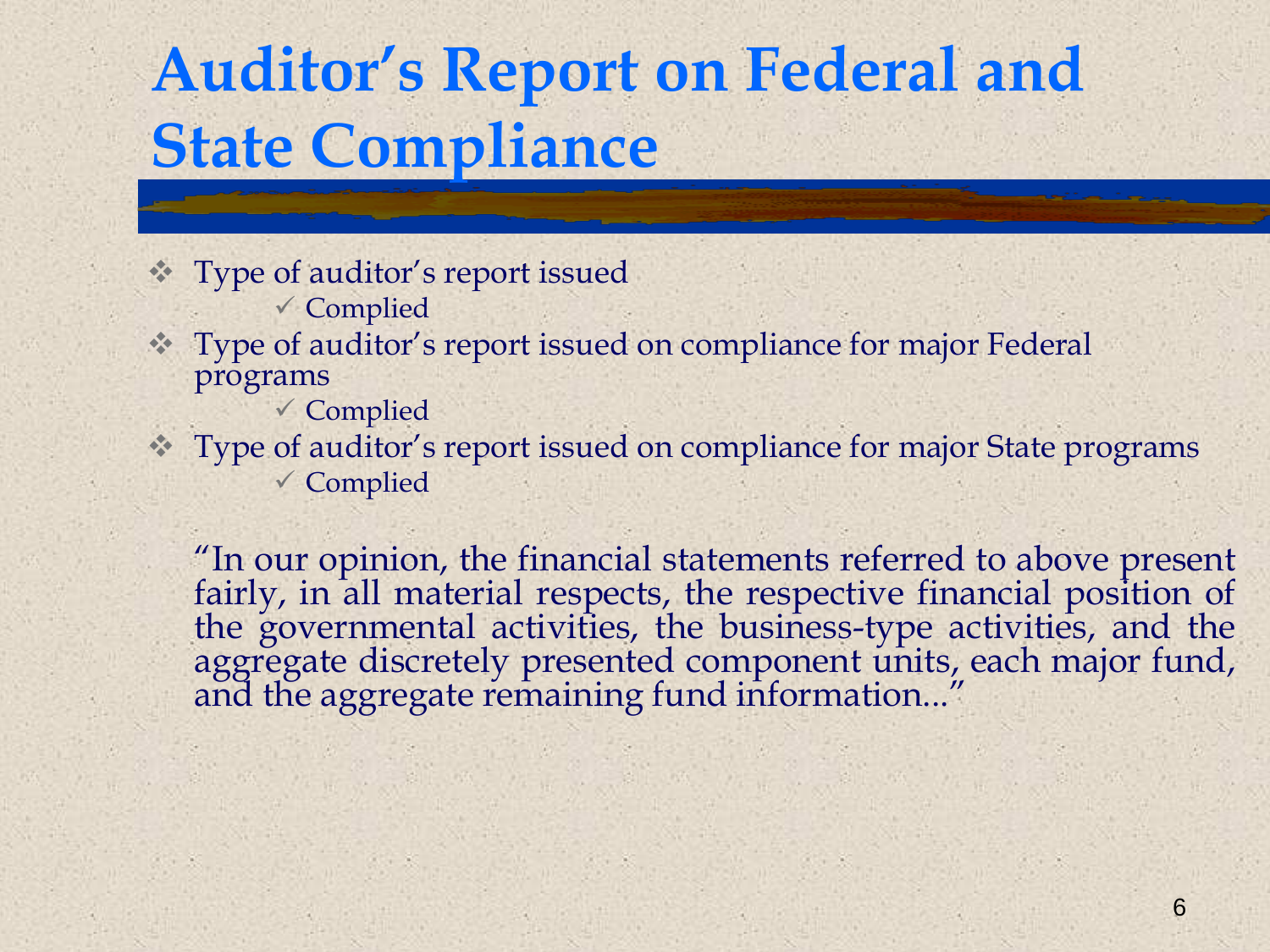### **Schedule of Findings and Questioned Costs**

Internal control over major Federal programs  $\checkmark$  In compliance Internal control over major State Programs In compliance There are no audit adjustments to the Financial Statements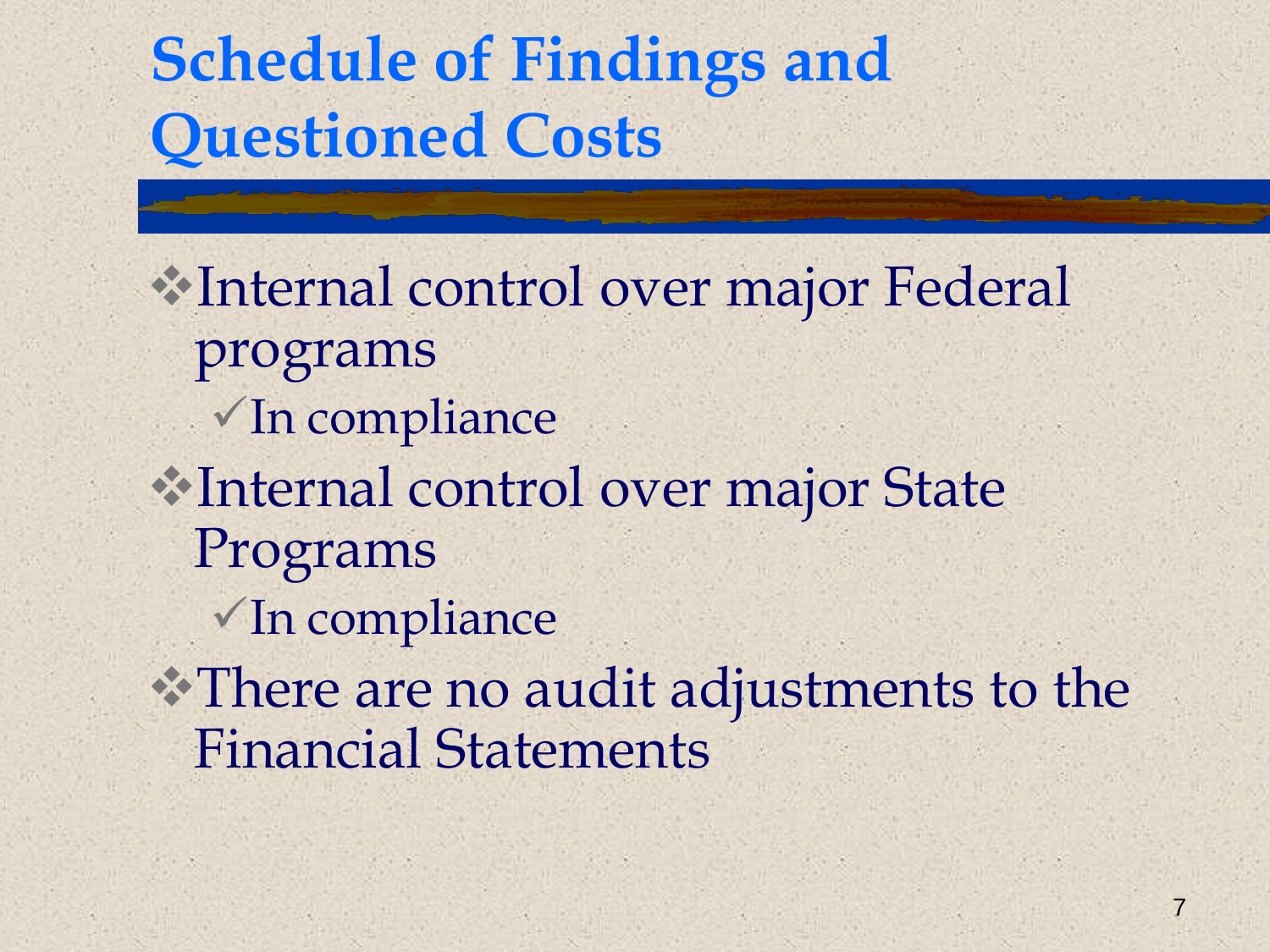#### **Governmental Accounting Standards Board (GASB) Pronouncement 68 Implementation**

GASB 68 implemented June 30, 2015

- Requires recognition of pro-rata share of unfunded liability related to state pension systems
- Lowell Joint's share of both systems is \$22,545,386

• This additional liability results in a negative fund balance district-wide of \$11,000,937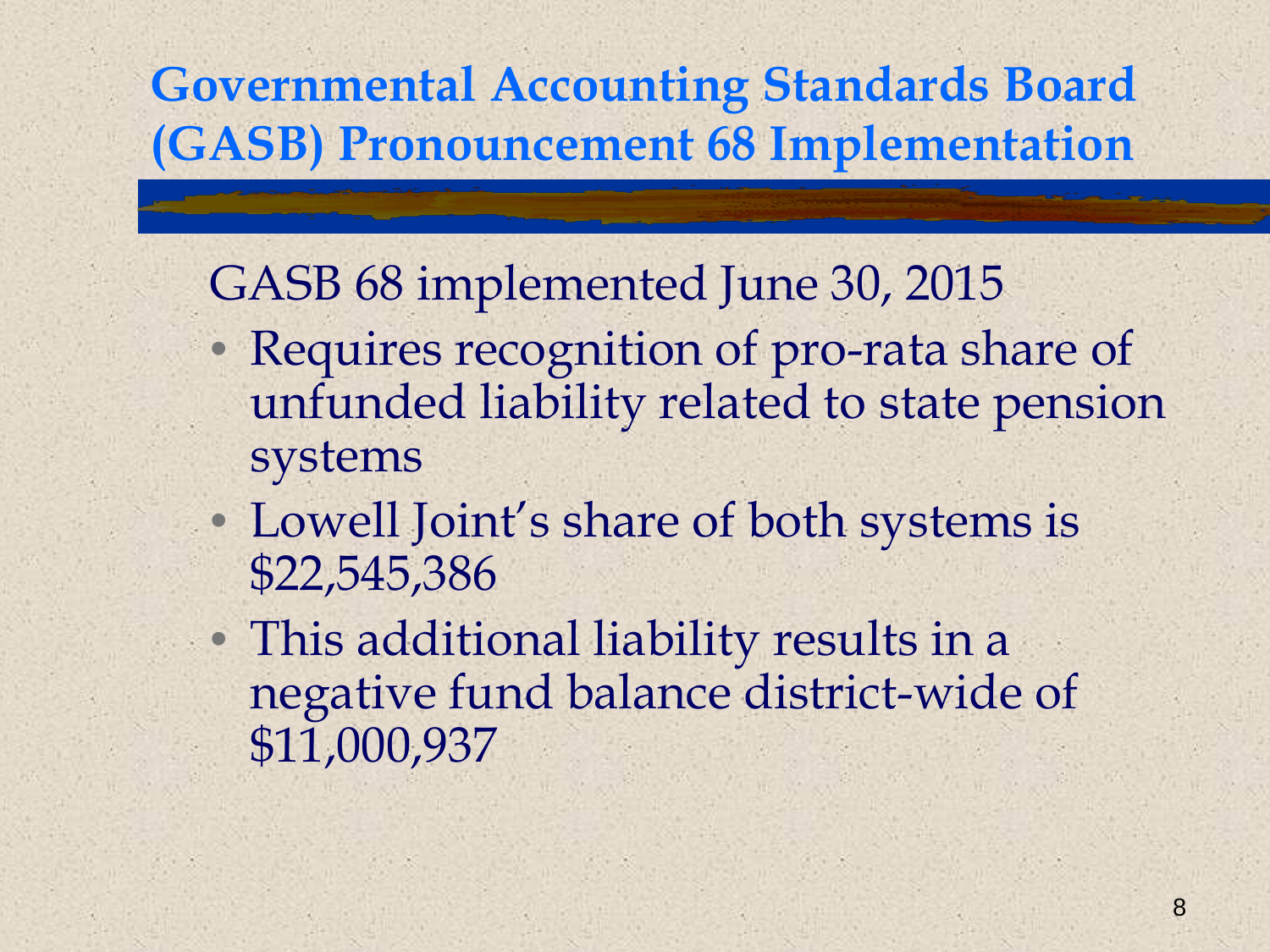#### **Governmental Accounting Standards Board (GASB) Pronouncement 68 Implementation**

|                                            | Pro-rata<br><b>Share</b> | Actuarial<br>Value 6/30/15 Expected | Diff. Actual vs. Total Liability | 6/30/15      |
|--------------------------------------------|--------------------------|-------------------------------------|----------------------------------|--------------|
| PERS                                       | 0.02662%                 | 3,022,553                           | 1,038,583                        | 4,061,136    |
| STRS                                       | 0.02500%                 | 16,831,000                          | 1,653,250                        | 18,484,250   |
|                                            |                          | 19,853,553                          | 2,691,833                        | 22,545,386   |
|                                            |                          |                                     |                                  |              |
|                                            |                          |                                     |                                  |              |
| District-wide Fund Balance before GASB 68: |                          |                                     |                                  | 11,544,449   |
|                                            |                          |                                     |                                  |              |
| District-wide Fund Balance after GASB 68:  |                          |                                     |                                  | (11,000,937) |
|                                            |                          |                                     |                                  |              |

See Statement of Net Position on page 12 of Audit Report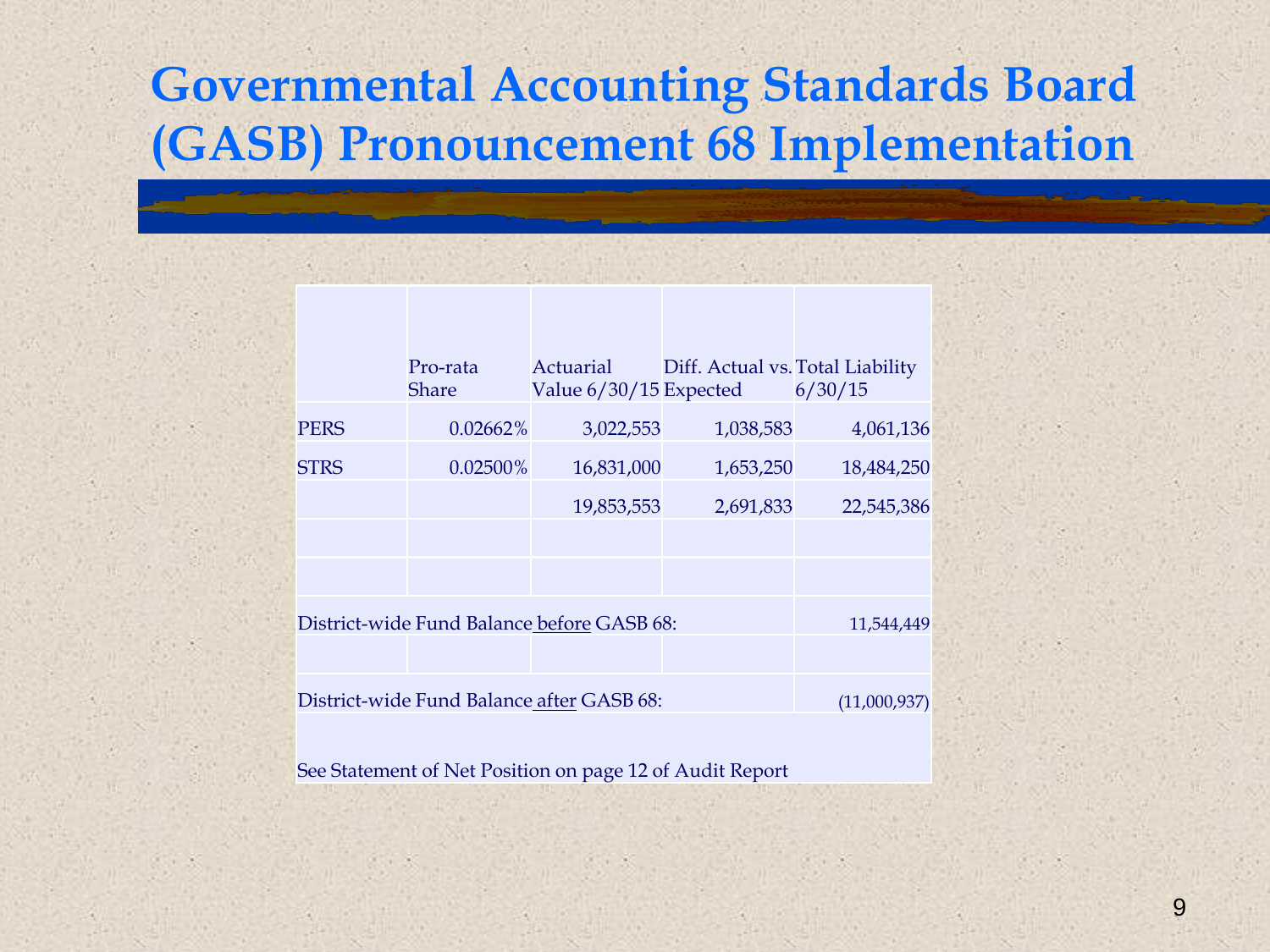#### **Governmental Accounting Standards Board (GASB) Pronouncement 68 Implementation**

• This pronouncement is implemented state-wide • Many districts will be similar to our district regarding a negative fund balance • Several districts who have recently modernized or built new schools will be in a positive fund balance due to the increased asset value as a result of these facility improvements • If we are able to someday modernize our facilities, we will improve our overall fund balance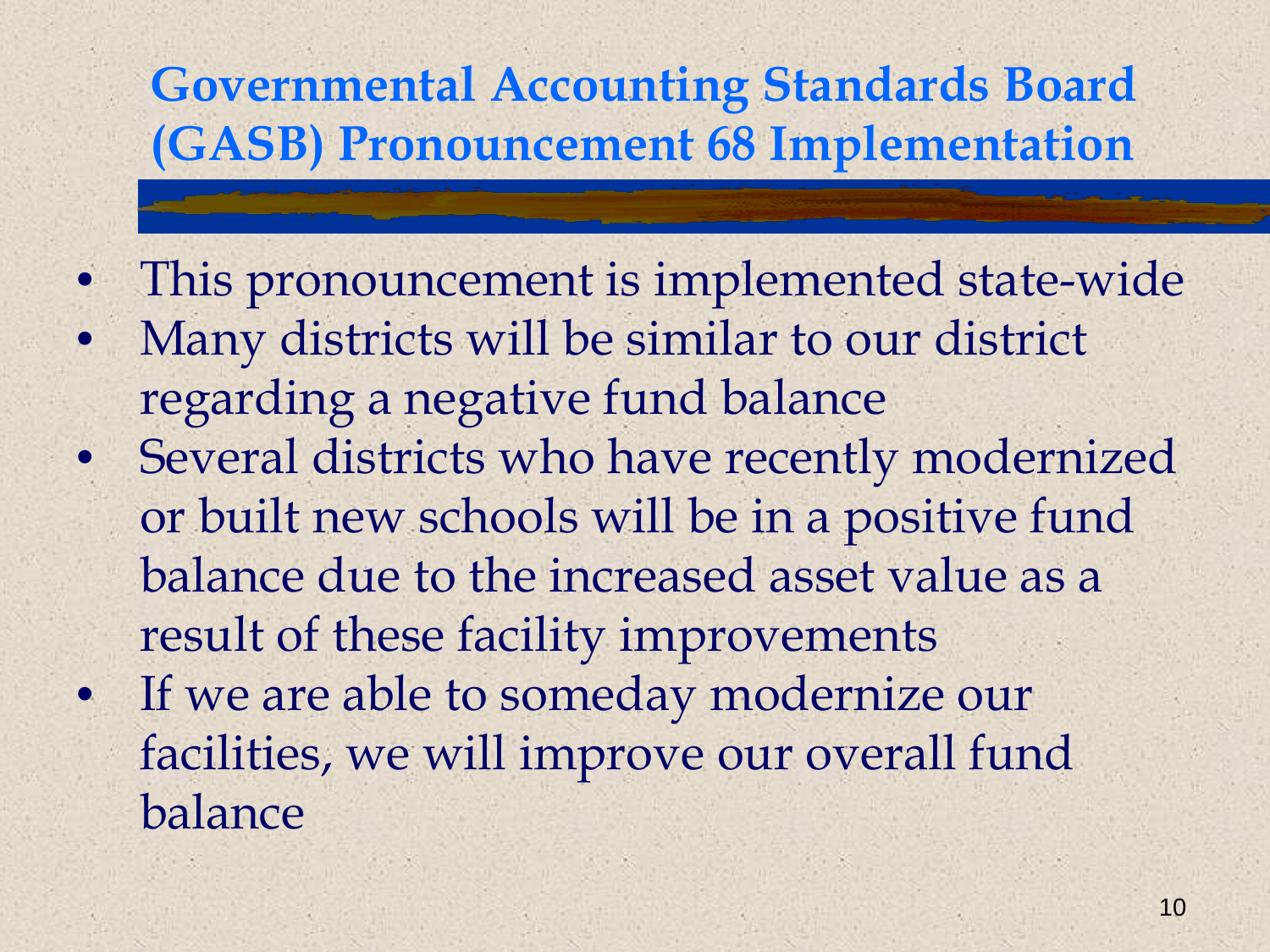# **Current Year Findings and Recommendations**

There are no findings for the 2014/15 year. Kudos to the fiscal staff!

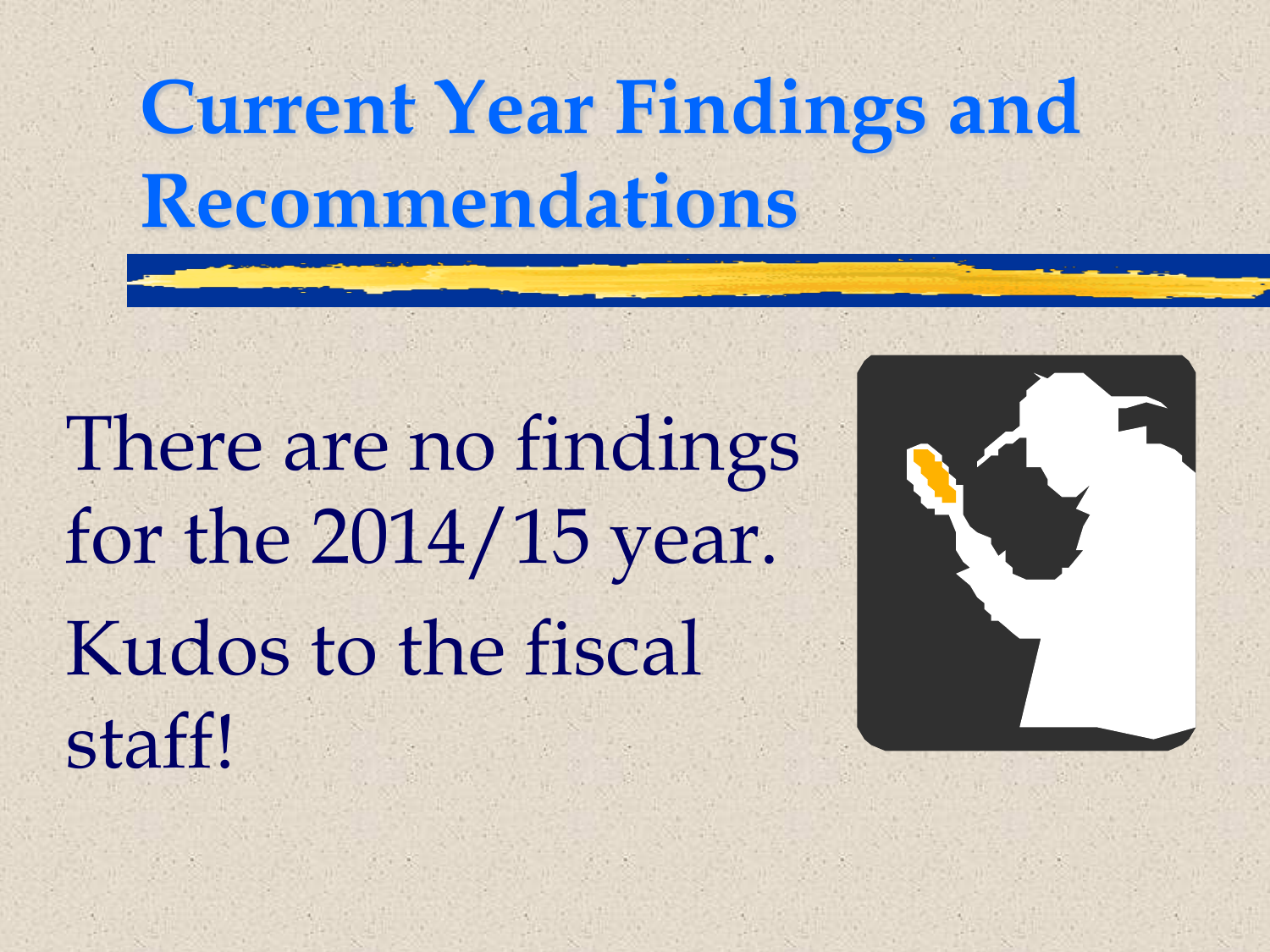### **Prior Year Audit Findings – Status**

#### There are no prior year findings to report.